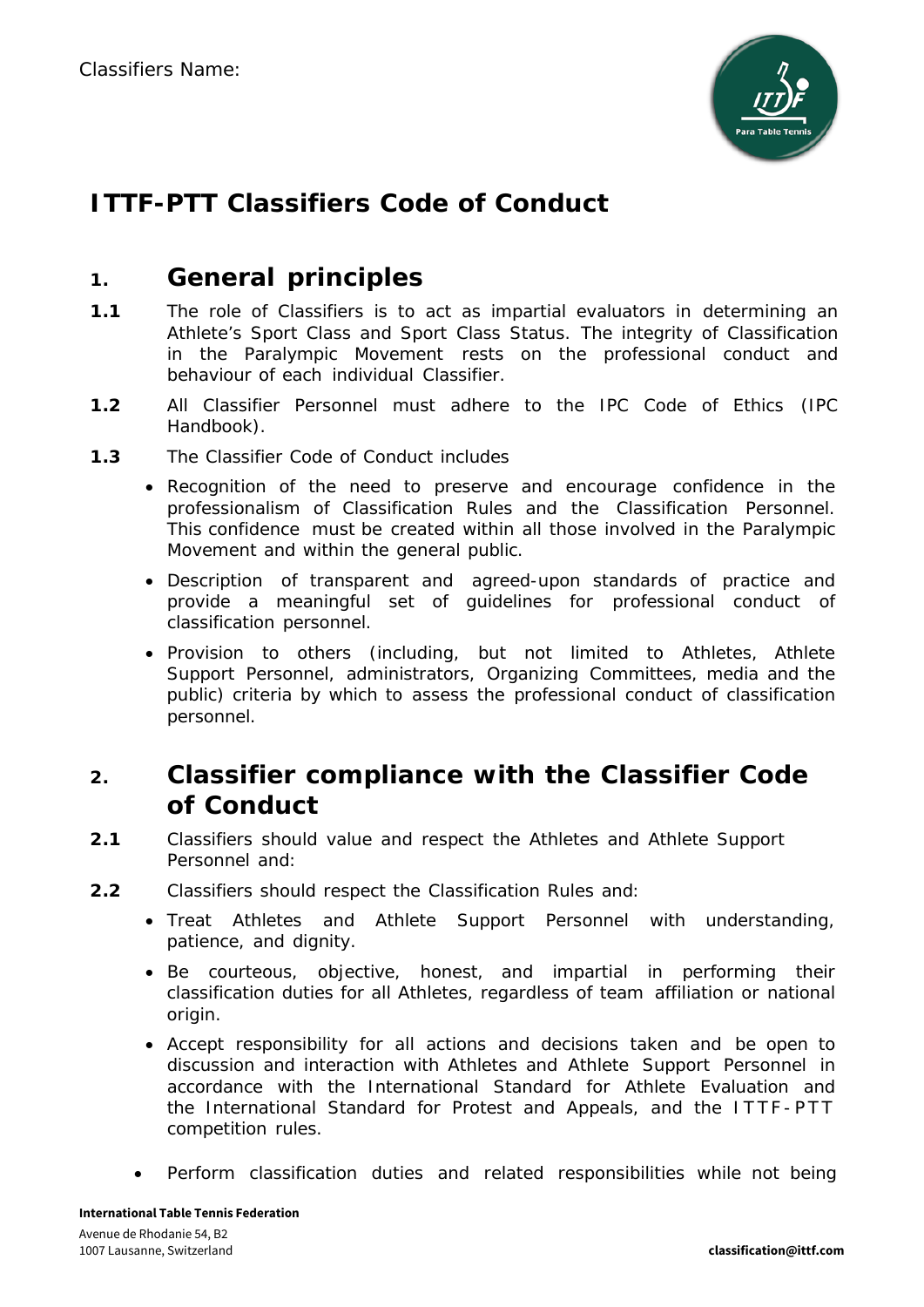

under the influence of alcohol or illegal substances.

- Maintain confidentiality of Athlete information whenever possible, according to the International Standard for Athlete Evaluation and the International Standard for Protest and Appeals.
- Accurately and honestly represent their qualifications and abilities when applying for training and certification and when accepting classification appointments to competitions.
- Understand the theory and practical aspects of the Classification Rules and make them widely known and understood by Athletes and Athlete Support Personnel.
- Continuously seek self-improvement through study of the Sport, Classification Rules, mentoring lesser-experienced classifiers and developing trainee classifiers.
- Must not assume any other role and responsibility that conflicts with their duties as Classification Personnel at a Competition. For example, a Classifier must not act as a judge or other sports official, when acting as a Classifier in that same Competition.
- When on duty as international classifiers, they must not wear any clothing or apparel with the colours, name or flag of their country, National Table Tennis Federation or NPC. External stakeholders should never be able to identify the classifier's nationality by their external garments.
- Perform duties without yielding to any economic, political, sporting or human pressure.
- **2.3** Classifiers should respect their colleagues, and:
	- Recognise that anything that may lead to a Conflict of Interest, either real or apparent, must be avoided.
	- Disclose any relationship with a team, Athlete or Athlete Support Personnel that would otherwise constitute a Conflict of Interest.
	- Treat all discussions with colleagues as confidential information.
	- Explain and justify decisions without showing anger or resentment.
	- Treat other Classifiers with professional dignity and courtesy, recognizing that it is inappropriate and unacceptable to criticize other Classifiers, Games Officials or Technical Advisers in public.
	- Publicly and privately respect the decisions and decision-making process of fellow Classifiers, Games Officials and Technical Advisors whether you agree or not.
	- Share theoretical, technical and practical knowledge and skills with less experienced Classifiers and assist with the training and development of Classifiers in their respective sports in accordance with the International Standards for Classifier Training and Certification.